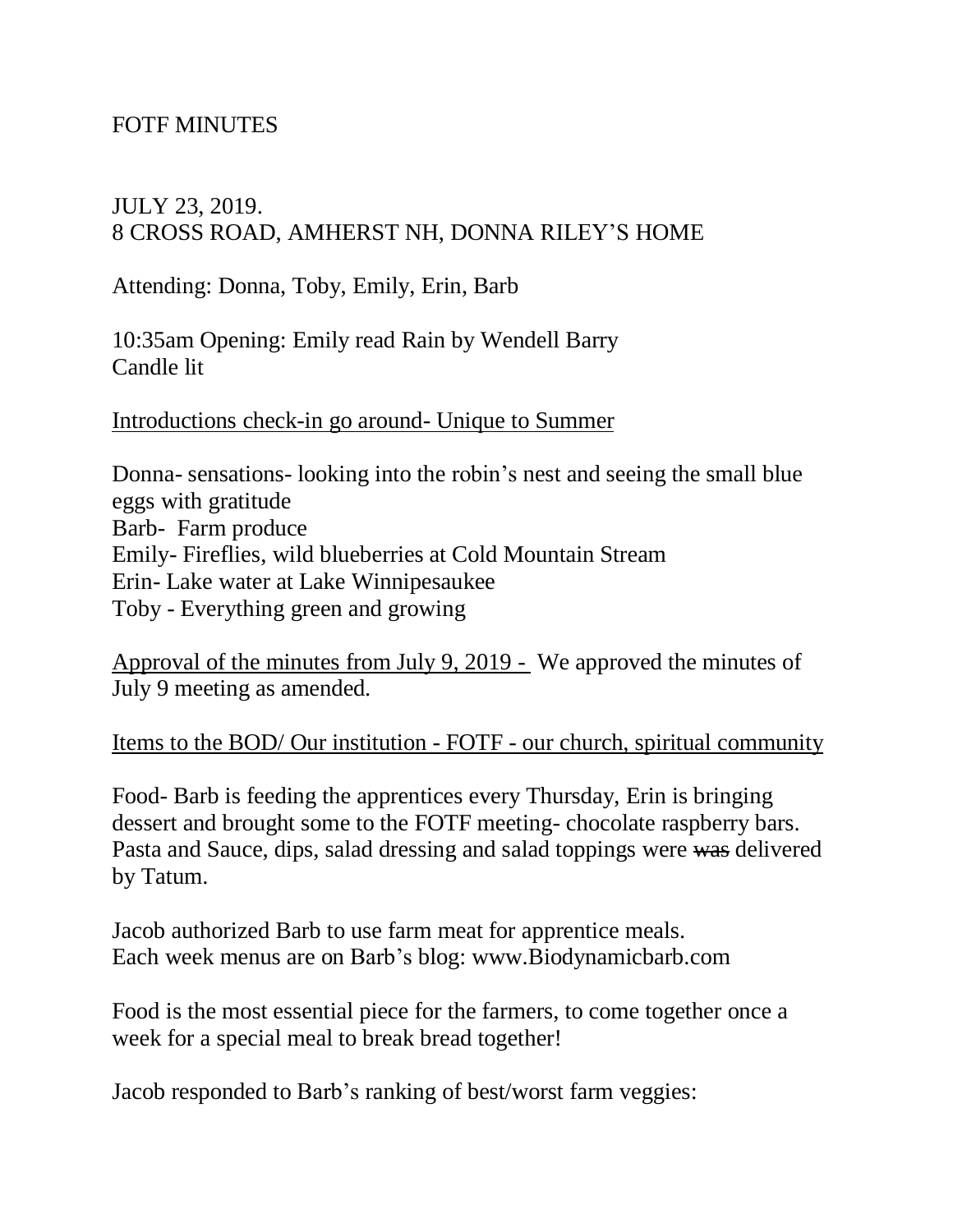There is no celery planned for this year but he may grow less celery, for fall harvest, next year. The tops of celeriac can also be used for making broth. The 'green' chard this year is actually a different variety that tastes more like spinach, and they are also growing something called semposi. Rhubarb is a perennial and will never go away. Zucchini is too popular to discontinue.

The veggies Barb appreciates the most are those not available elsewhere: 1. Chive blossoms 2. Organic hot peppers 3. Fresh peas. FOTF members are invited to rate their favorite veggies as well as it helps the farmers plan.

For those people interesting in cooking for the apprentices, the foods they appreciate the most are sauces and dressings that can be used for multiple things, like pesto etc.

Cafe tab update: Sandy confirmed Farmer Fund from patrons at the cafe to cover coffee and meals. Feel free to make donations at the café. Still working on ways to announce this program to farm membership. In the meantime, we should use word of mouth.

First Aid Kits: Toby and Donna assembled 5 first aid kits. The kits were provided to the farmers and apprentices and there was a meeting at the apprentice house to go over the homeopathic remedies and the essential oils along with ice cream and muffins provided for all.

The cost of the Kits : \$205.72. An invoice will be presented to Gail Agans for payment.

# COMMUNICATION:

Instagram account: Tatum is willing to monitor an instagram account. The goal is to educate the community about what the farm does, who we are, the creamery etc. With photos!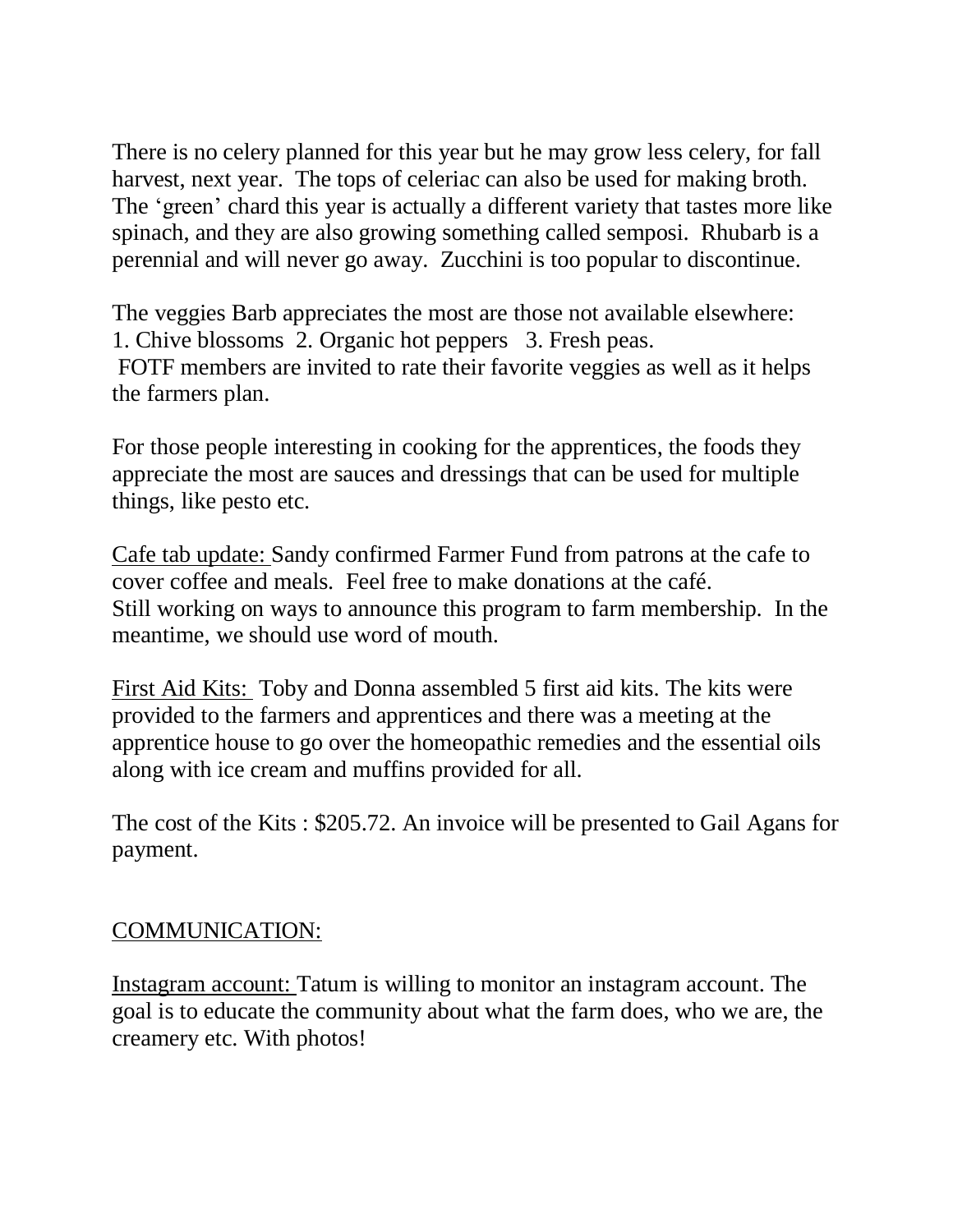Farm profiles and TWCF Story: Erin is scheduling appointments for interviews with Jennifer as Apprentice coordinator. Apprentices need appreciation. They love chocolate!! The Farm Story will also be researched. Barb will send Erin some links.

# Newsletter: We need it!

The chalk board in Farm Store is to be used for announcements and FOTF meeting times, NOT the board by the door, which is for u-pick. We should invite other members to add recipes to the whiteboard for recipes. Erin will clean up the community board at the Farm Store.

Members need a message about Farmer (and Apprentice) Appreciation, in the News letter?

Harvest festival: After clarifying conversation it was decided that the whole TWCF community : farmers, apprentices and community are not ready to organize the complexity of this event.

We do need community help for the vegetable harvest, to build community! To Harvest storage crops after summer work.

A large number of people showing up for this harvest work would be the best appreciation for the work of the farmers!

Harvest Community Work Days

Signup sheets or google signup and Post on the Board inside the store! Members who can't harvest, can bring refreshments to the harvest field Recruiters in the farm store Tuesdays and Saturdays?

Special invitation to the new members.

Children can illustrate postcards for the harvest posted at the farm store.

Perhaps a cookout night for members posted in the newsletter.

FOTF will put messages on the milk bottles to indicate farmer appreciation.